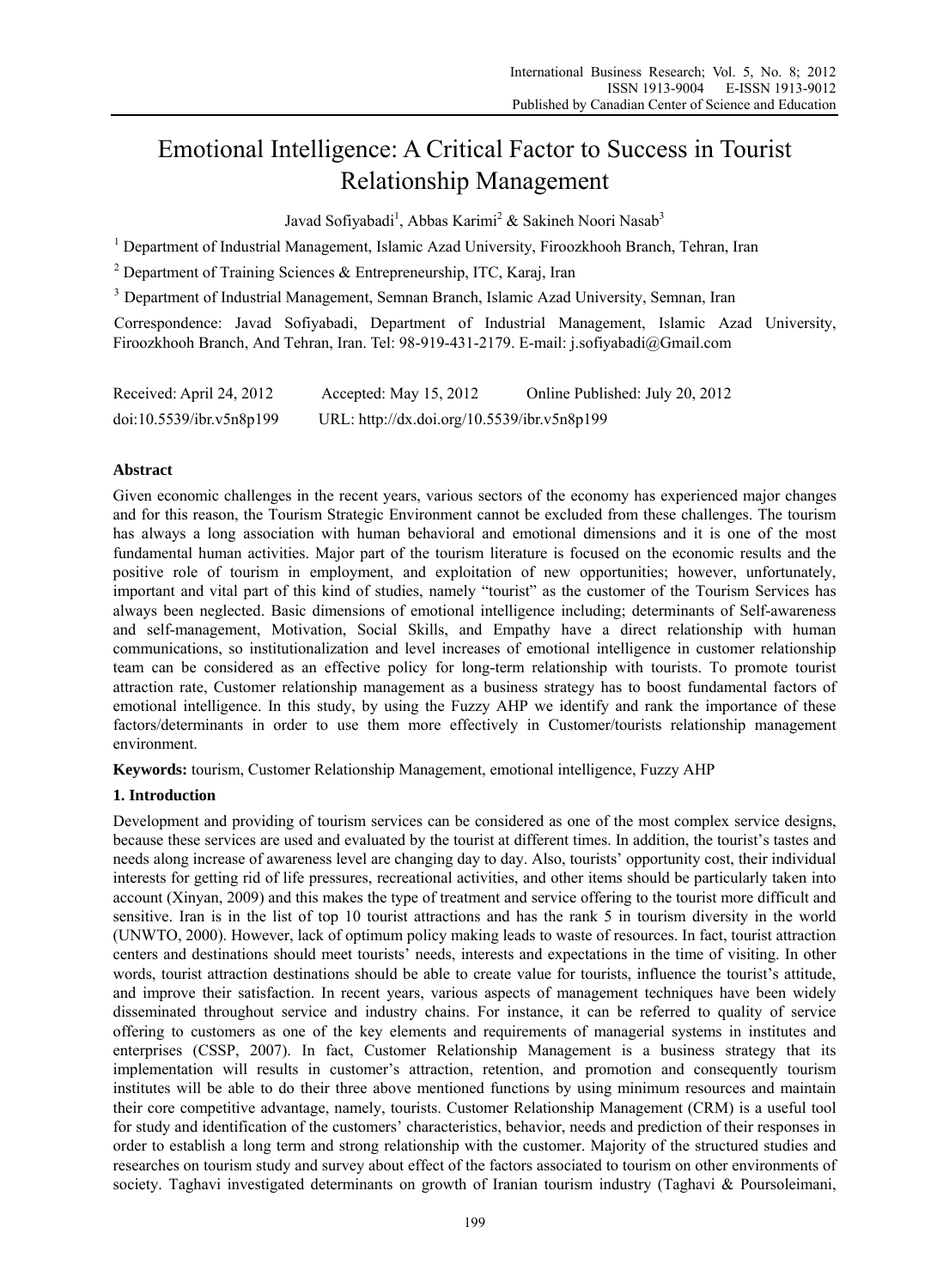2009). Taiyebi has investigated relationship between tourism development and economic growth in Iran and reported his observations (Taiyebi, Jabbari, & Babaki, Study on Relationship between Tourism and Economic Growth Case Study of Iran, OECD countries plus Selected Countries, 2008). Fazelnia published his studies on tourism development strategies in 2010 (Fazelnia & Hedayeti, 2010). Pourkazemi in his research through field study investigated efficiency of tourism industry using non-parametric methods (Pourkazemi & Rezaee, 2010). Dehghan extended the prior research in virtual sphere (Dehghan, 2008), and Ebrahimzadeh using strategic tools has published results of his investigation on determinants of tourism development (Ebrahimzadeh & Aghassizadeh, 2009). The above researches indicate importance of tourism and its development. However, in all above mentioned researches, it has been paid less attention to tourists and observance of their requirements in considering them as the customers using tourism services. Therefore, in this research, the tourist is considered as the customer and tourism is developed and combined with quality management dimensions, i.e. CRM, as well as by Fuzzy ranking it has been tried to facilitate correct application of the determinants of relationship with tourist.

#### **2. Research Literature**

#### *2.1 Tourism*

Tourism with modern features includes newly emerging phenomena which are in accordance with technological evolution and modernity cultural developments. Until the 19th century, few people were in state to travel apart from business trips and the travel itself was the sign of social position. In the late 19th century, with development of rail way for the first time, mass travel became possible (Kalantari & Farhadi, 2008) and until then, mass travels were handled in caravans called "Grand Tour" (Gui, 2008). Study of Tourism is based on classification of various tourisms in terms of form, content, purpose, frame and their agents (Zotti T, 2000). Tourism is a French word which is derived from the origin "Tour". Tour, in French language, means rotating movement, traversing, and circulation (Baghaee & Norouzi, 2005). Tourism industry is a combination of various activities which take place as chain for providing service to tourists. Therefore, tourism includes all the phenomena and relationships resulting from interaction of tourists, suppliers and sellers of tourism products, hosting states and societies in the process of attracting and receiving tourists (macintosh, Goeldner, & Ritchie, 1995). Some others have defined tourism as action to travel with purpose of recreation and service offer for this action. A more comprehensive definition has been proposed by the World Tourism Organization: tourism is a service industry which is consisted of a number of material and immaterial compounds. The material elements includes transportation systems (air, rail way, marine, and today spatial), reception (residence, food, and tours), the services related to it such as banking, insurance, health and safety services, and immaterial elements include resting, relaxing, culture, and new and different adventure and experiences (WTO, 2004). Tourism is considered as a dynamic, large, diverse and clean industry and one of the growing sectors in the national economy system, therefore all countries are after the ample benefits arising from it and provide relative welfare for present and future of their societies (Stynes & Halloran, 2004). The first reason for tourism development in most countries is exploitation from its economic benefits, although other reasons are stated as well. According to some scholars and experts, tourism industry may have great impact on promotion of employment and government's income (Taiyebi, 2009). Since tourism is one of the service industries, the income obtained from this industry is considered as a part of countries' GDP which directly affects their economic growth (Stynes & Halloran, 2004). Tourism also indirectly affects growth, because it shows dynamism effect or other external effects as overflow in the whole economy (Taiyebi, 2009). so that tourism due to a lot of interaction with other economic activities that provide product or services to it or consume its product, makes them to move forward with it, i.e. tourism may act as an engine for economic growth which drives forward other activities (lee, 1999).

#### *2.2 Customer Relationship Management*

One of the most important changes in the field of performance improvement which took place in the last decade of the 20th century was discovery of customer's satisfaction measurement as one of the principal elements and requirements of managerial systems in businesses and enterprises (Winnie & Kanji, 2001). To identify the organizations' attributes that their customers are always satisfied, organizations' business consultants try to find some tools for measuring the customers' satisfaction and establish continuous quality improvement systems which meet customers' feedback. Promotion of performance management tools and improvement of customer orientation, which are done by researchers and business managers, shows that customer's satisfaction is regarded as one of the most important factors of organizations' success in business and profitability. Organizations emphasize on customers' satisfaction in order to increase their main customers, loyalty, income (return), profit, market share and survival and try to keep their customers satisfied and consider customer's satisfaction as the critical factor of organization's survival and profitability (CSSP, 2007). Therefore, it is very necessary for every enterprise to compile and possess a framework for understanding, analysis and assessment of its customers'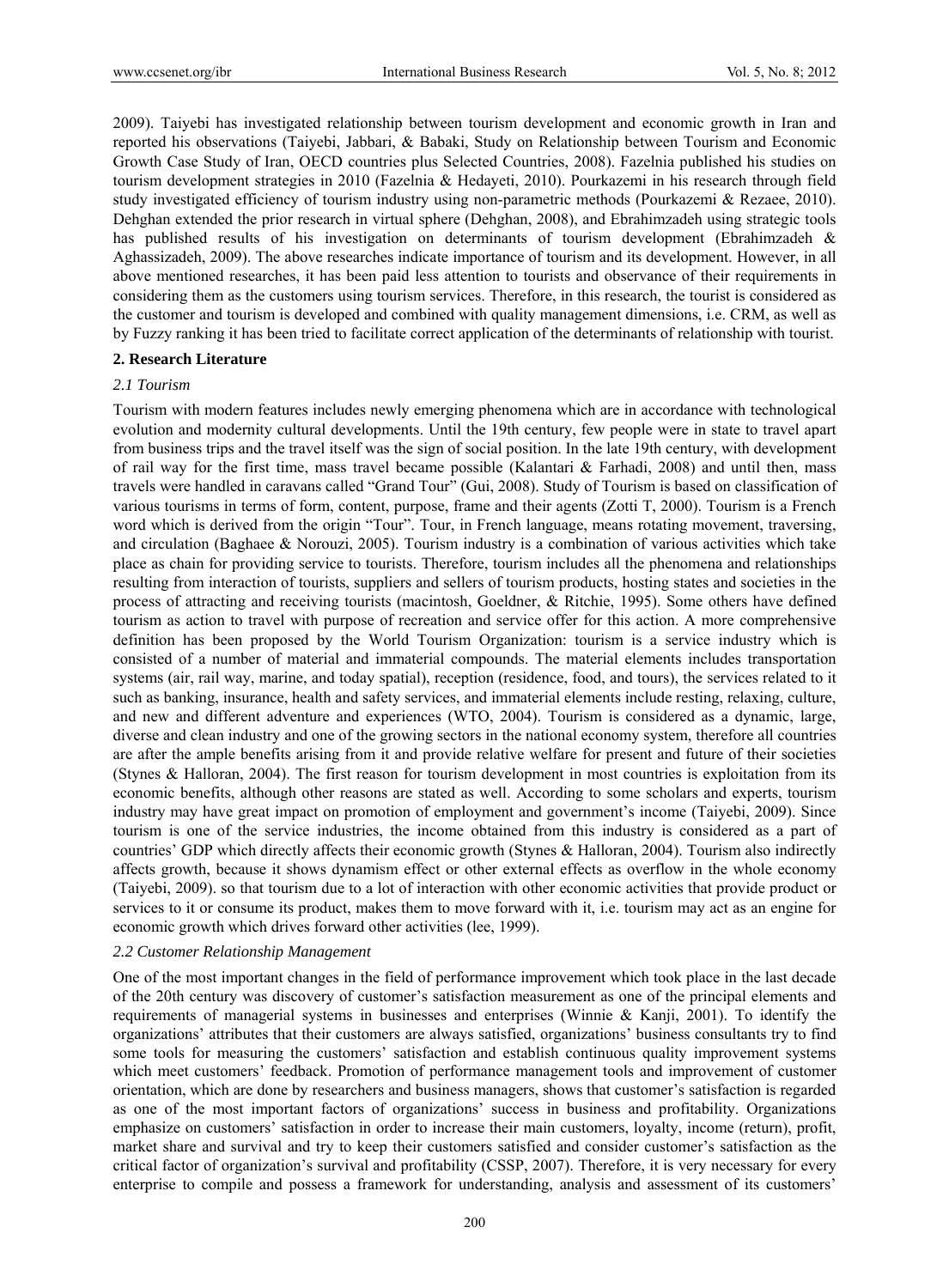satisfaction state. Padilla believes that there may be various types of customer's satisfaction according to product or service's position; different factors such as type of product, service, customer's experience, purchase decision, seller, store, service supplier, reputation or other things may result in customer's satisfaction (Padilla, 1996). World Trade Organization considers customer's satisfaction as a psychological concept which comprises a good and pleasant feeling achieved from obtaining attractive service or product which was expected. Klaus defines satisfaction as: "customer's mental estimation from consumption experience based on relationship between customer's perceptions and product's objective attributes" (Pizam & Ellis, 1999). The most general interpretation of satisfaction is a feeling which is achieved from evaluation process of what is perceived compare to what was expected in purchase decision given the needs and interests (Fecikova, 2004) (See Table1).

| <b>Scholar/Author</b>   | <b>Definition</b>                                                                                   |
|-------------------------|-----------------------------------------------------------------------------------------------------|
| Kellen                  | A business strategy aimed at gaining long-term competitive advantage by optimally delivering        |
|                         | customer value and extracting business value simultaneously (Kellen, 2002).                         |
| Knox et al              | An investment in technology, people, new processes and marketing aimed at stimulating an            |
|                         | increase in cash flow from customers in future years through higher revenues at lower sales and     |
|                         | marketing costs (Knox, Maklan, Payne, Peppard, & Ryals, 2003).                                      |
| Chen & Papovic          | A combination of people, processes, and technology that seeks to understand a company's             |
|                         | customers. It is an integrated approach to managing relationships by focusing on customer           |
|                         | retention and relationship development (Chen & Popvich, 2003).                                      |
| Ryals & Payne           | Becoming a topic of increasing importance in marketing which is concerned with Using                |
|                         | information technology (IT) in implementing relationship marketing strategies (Ryals $\&$ Payne,    |
|                         | $2001$ ).                                                                                           |
| Anton & Hoeck; Chalmeta | A customer-focused business strategy (Anon, 2002), (Chalmeta, 2006).                                |
| Lindgreen & Antioco     | A strategy that rests on the five-pillar approach: The five basic issues that are to be tackled and |
|                         | managed by companies wanting to implement relationships with their clients are segmentation,        |
|                         | information networking, algorithms, IT systems, and sales and client support (Lindgreen $\&$        |
|                         | Antioco, 2005).                                                                                     |
| Kotler & Armstrong      | The overall process of building and maintaining profitable customer relationships by delivering     |
|                         | superior customer value and satisfaction (Kotler & Armstrong, 2004).                                |

#### Table 1. Definitions of Customer Relationship Management

#### *2.3 Emotional Intelligence and Tourist Relationship Management Team*

Human beings, while being rational creatures, have other characteristics and features which make them emotional creatures. For years in different cultures due to prevalent customs and rules, actions based on emotions were considered disgraceful because there was the belief that emotions are the source of violence and these characteristics contradict with lofty thinking process including intelligence. However, today, psychologists by raising the concept of emotional intelligence have tried to clarify this point that the two categories of intelligence and emotion are not contradictory to one other (Averill, 2007). Emotional Intelligence is the last evolution in understanding relationship between rationality and emotion and it is referred to as the trigger of a great revolution in promotion of mental hygiene. In fact, the concept of emotional intelligence is a multi-factor field comprising a set of social skills and competencies which affect individual's abilities for discernment, comprehension, management of emotion, problem solving, and adaptability and effectively match and adjust individual with needs, requirements, pressures and challenges of life (Bar-on, 2006). In recent years, emotional intelligence due to numerous applications in diverse areas such as education, jobs, individual growth, etc has gained an increasing popularity (Elias, Tobias, & Friedlander, 1999; Goleman D., 1998). Emotional intelligence is the ability to distinguish one's emotions and those of others and adjust emotions in social situations (Koczwara & Bullock, 2009). Emotional intelligence is a subject which tries to describe and interpret position of human sentiments, emotions, feelings and capabilities. Emotionally intelligent managers are the effective leaders who achieve goals with maximum productivity, and employees' satisfaction and commitment (Donohue & Stevensen, 2006; Cadman & Brewer, 2001). As well as in psychology literature, it is claimed that emotional intelligence helps people be more successful in leadership, decision making, sale, and even in receiving debts (Koczwara & Bullock, 2009). Emotional intelligence is a multi-factor structure which is formed of individual's coherent sentimental, personal and social abilities helping us in the face of daily life exigencies and it can be considered as capabilities of a person in facing with environment's challenges which predicts people's success (Livarjani, Golmohammadinezas, & Ghaem Shahanaghi, 2008). Based on researches done by Donohue et al, Shauhgnessy et al, Boyatzis et al, and Goleman, we categorized emotional intelligence into four main skills: 1. Self-awareness and self- management, 2. Motivation, 3. Empathy/Social capabilities, and 4. Social skills (Goleman D., 2006; Donohue & Stevensen, 2006; Shaughnessy & Parker, 2005; Boyatzis, Stubbs, & Taylor, 2002; Boyatzis,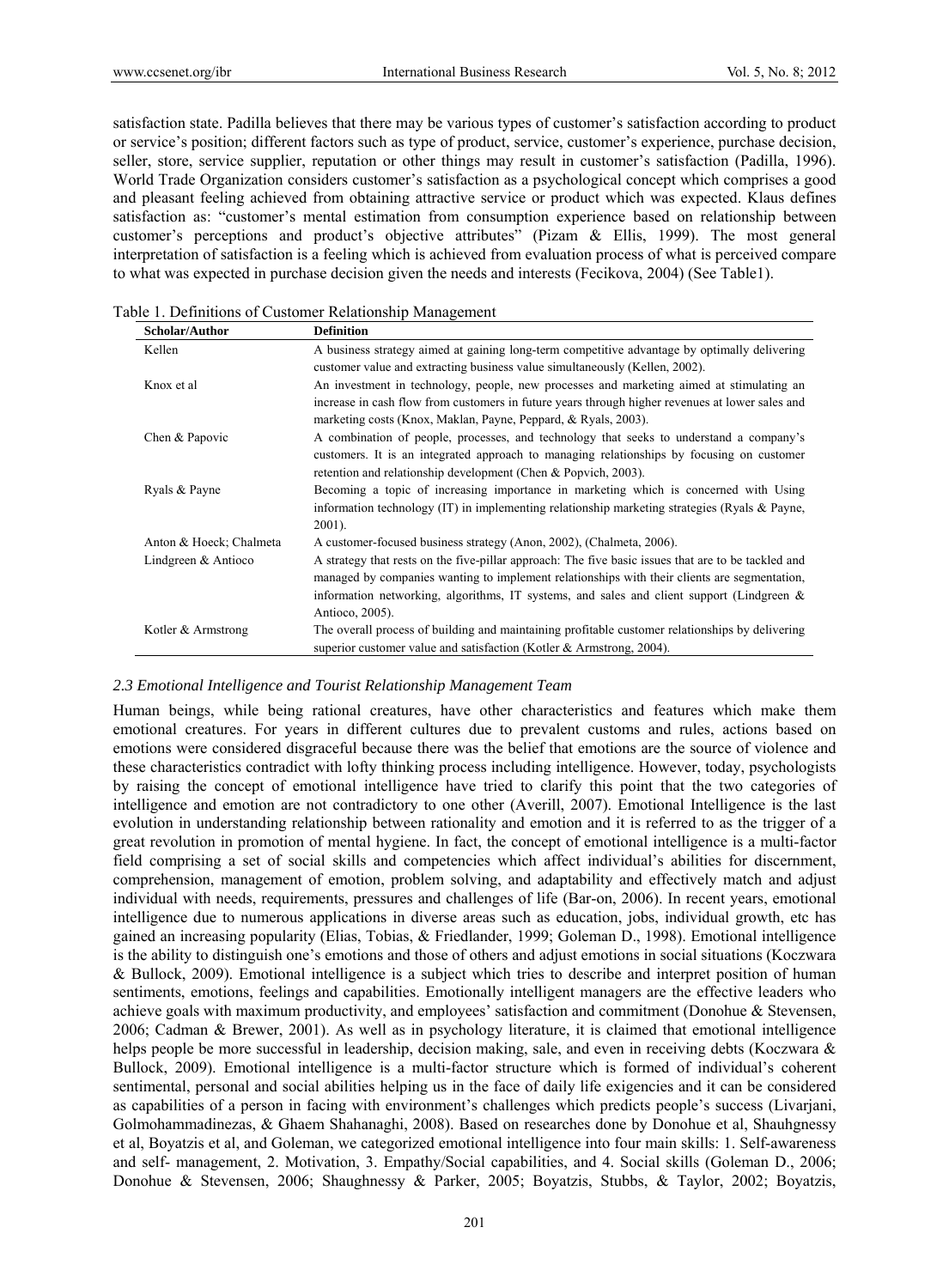Goleman, & Rhee, 1999). Tourism activities are all based on human efforts in which some as providers of services and some other as users of services are making constant efforts to achieve their goals. Tourism relationship management is consisted of soft inputs as customer management software and hard inputs including people and other factors. Considering the above presented and explained concepts, it can be said that emotional intelligence related to tourists is of double importance, because effect of humans' internalized and institutionalized behavior may in the long run affect the two-way relationship between tourist and customer relationship team and this in fact is the turning point the relationship with the tourist as a business strategy. In the following, by presenting a decision making tree of emotional intelligence determinants in tourist relationship management team, we will rank these structures in a fuzzy method.

#### **3. Research Methodology**

#### *3.1 Fuzzy Hierarchical Analysis Process*

Asgarizadeh (1965) introduced Fuzzy theory for solving the problems in which there are no clear defined criteria (Momeni, 2008). For example, if uncertainty of human decision making is not taken into account, results may be misleading. A generality among the descriptive phrases such as "with high probability", "it is probably so", and "it's not much clear" which often is heard in daily life means that all these descriptions bear some degree of uncertainty. Fuzzy theory is used to solve such problems. This theory is divided into the exactly defined mathematical subjects that depend on classical, logical rules and the other method of linguistics approach (Tzeng, Chiang, & Li, 2006). The principal logic of the linguistics approach is that true performance values are fuzzy (vague) sets and laws of inference are rather approximate than accurate. Triangular fuzzy number is well known in Fuzzy applications. Figure 1 shows the triangular Fuzzy number *M* indicated by (*a, b, c*) and its membership function (See Figure1).



Figure 1. Fuzzy Number

Parameter *b* is the biggest membership degree and  $fM(b) = I$ , while *a* and *c* are lower and upper boundaries, respectively. To produce weight, several steps should be taken: first step, construction of hierarchical structure of decision factors; second step, stability/sustainability analysis; third step: consistency index; fourth step: establishing the Fuzzy positive matrix; fifth step: formation of pair comparisons combinatory matrix; sixth step: calculation of *Sk* for each pair comparisons matrix which itself is a triangular number; seventh step: calculation of *Sk*s largeness relative to each other; and eighth step: calculation of indices weights in pair comparison matrix. It should be noted that for establishing of Fuzzy positive matrix in the fourth step, from pair comparison scores transformation into linguistic variables represented by positive triangular Fuzzy numbers, the model presented in Table 2 is used (Metin, 2009) (See Table2).

Table 2. Conversion of Combinational Pair Comparisons Scores into Linguistic Variables

| Linguistic Variables | Positive Triangular Fuzzy Numbers | Positive Bilateral Triangular Fuzzy Numbers |
|----------------------|-----------------------------------|---------------------------------------------|
| Very High            | (7, 9, 9)                         | (1/9, 1/9, 1/7)                             |
| High                 | (5, 7, 9)                         | (1/9, 1/7, 1/5)                             |
| Medium               | (3, 5, 7)                         | (1/7, 1/5, 1/3)                             |
| Low                  | (1, 3, 5)                         | (1/5, 1/3, 1)                               |
| Very Low             | 1, 1, 3                           | (1/3, 1, 1)                                 |
|                      |                                   |                                             |

#### *3.2 Fuzzy AHP Decision Chart*

For prioritization based on hierarchical analysis Fuzzy model, it is first needed to draw the decision tree. Therefore, given the prior studies and use of scholars and experts' views, the following factors have been selected for ranking emotional intelligent in tourism relationship management (See Figure 2).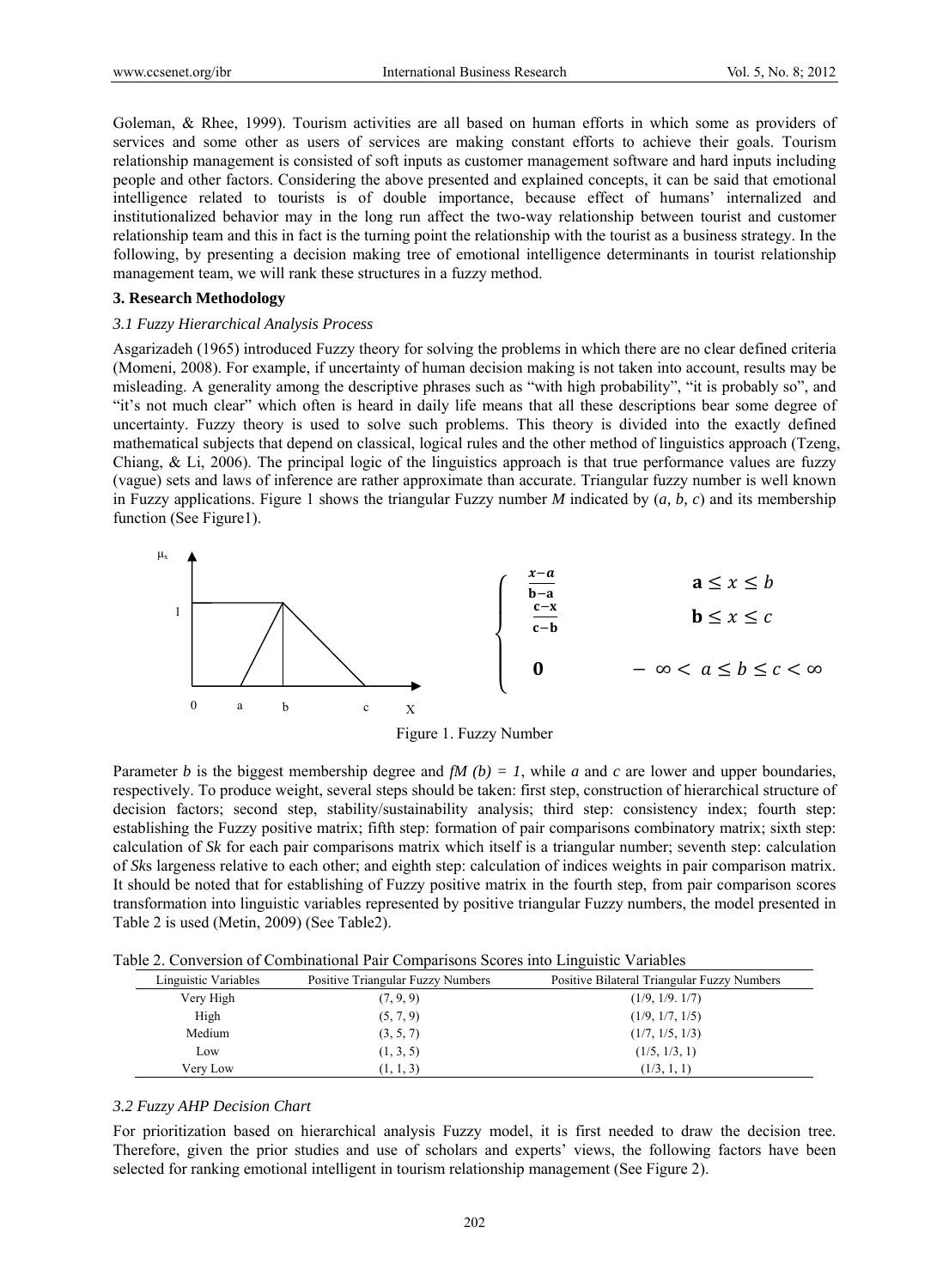

Figure 2. Decision Tree of Emotional Intelligence Determinants in Tourism Relationship Management

#### *3.3 Ranking the Factors of Emotional Intelligence Based on Fuzzy AHP*

First, by using the combinatory pair comparisons matrix, three point criteria of triangular number is calculated presented in Table 3 (See Table 3).

Table 3. Combinational Pair Comparisons Matrix of Emotional Intelligence Determinants in Tourist Relationship Management

|                                                    | Self-awareness and<br>Self-Management Determinants | Motivation<br>Determinants | Social Skills<br>Determinants | Empathy<br>Determinants |
|----------------------------------------------------|----------------------------------------------------|----------------------------|-------------------------------|-------------------------|
| Self-Awareness and<br>Self-Management Determinants | (1, 1, 1)                                          | (6, 8, 9)                  | (0.55, 1.6, 2.6)              | (1.6, 2.6, 3.6)         |
| <b>Motivation Determinants</b>                     | (0.11, 0.13, 0.17)                                 | (1, 1, 1)                  | (2.6, 3.6, 4.6)               | (3.4, 4.6, 4.6)         |
| Social Skills Determinants                         | (3.6, 4.7, 5)                                      | (2.6, 3.6, 4.6)            | (1, 1, 1)                     | (0.55, 1.6, 2.6)        |
| <b>Empathy Determinants</b>                        | (3.6, 4.6, 4.7)                                    | (3.6, 4.6, 4.6)            | (2.6, 3.7, 5)                 | (1, 1, 1)               |

In Table 4, you can find non-normalized and normalized weights of main criteria (See Table 4).

Table 4. Non-Normalized and Normalized Weights of Emotional Intelligence Determinants in Tourist Relationship Management

|                                                 | Non-Normalized Weights | Normalized Weights |
|-------------------------------------------------|------------------------|--------------------|
| Self-Awareness and Self-Management Determinants | 0.945                  | 0.297              |
| <b>Motivation Determinants</b>                  | 0.5                    | 0.157              |
| Social Skills Determinants                      | 0.74                   | 0.232              |
| <b>Empathy Determinants</b>                     |                        | 0.314              |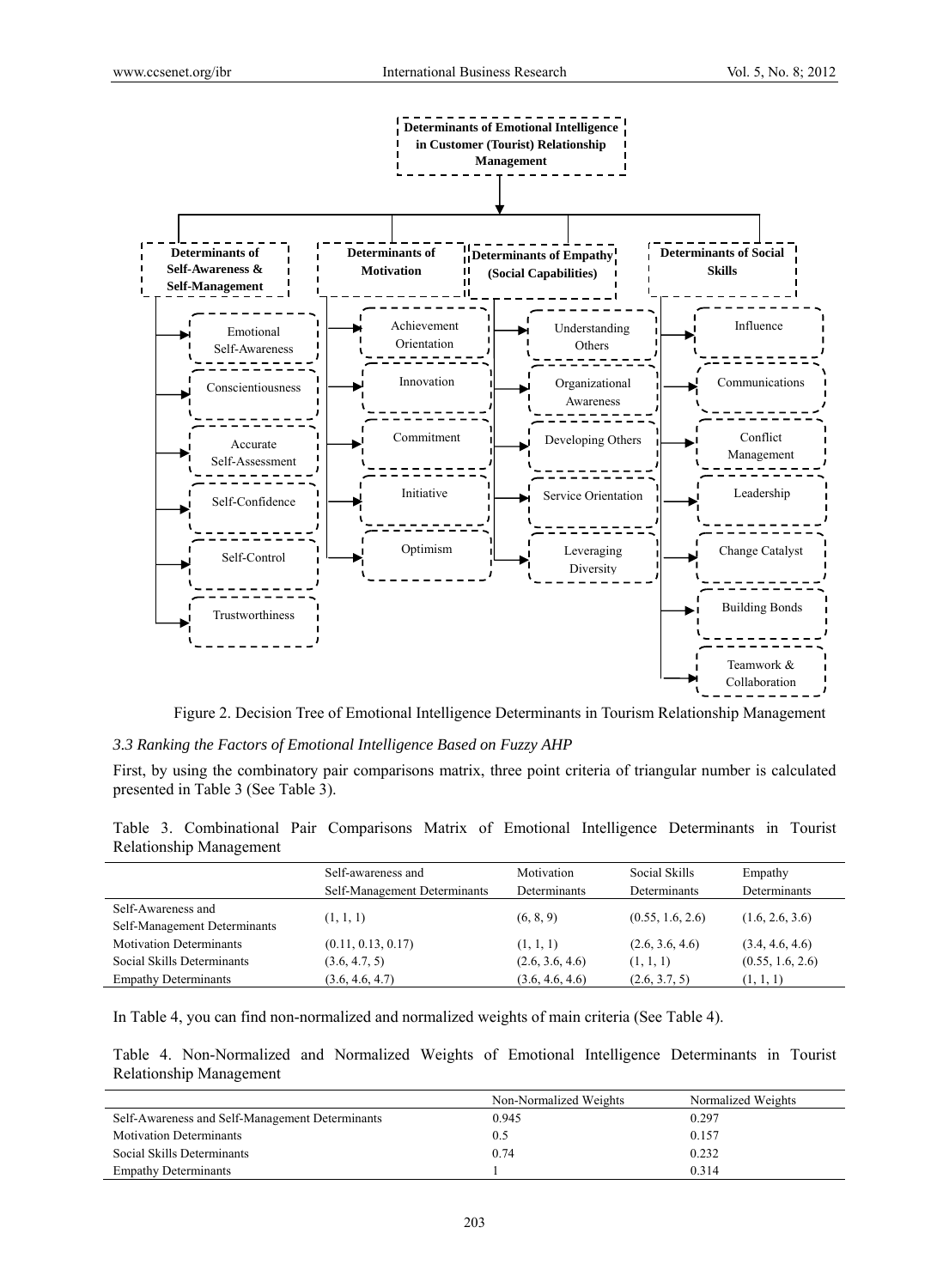In Tables 5, 6, 7, 8, 9, 10, 11, and 12 , based on Figure 2, the combinatory pair comparisons matrices and non-normalized and normalized weights for effective factors of each of 4 determinants are shown (See Tables 5, 6, 7, 8, 9, 10, 11, and 12).

|  |  |  | Table 5. Combinational Pair Comparisons Matrix of Self-Awareness and Self-Management Determinants |  |
|--|--|--|---------------------------------------------------------------------------------------------------|--|
|  |  |  |                                                                                                   |  |

|                   | Emotional          | Conscientiousness  | Accurate          | Self            | Self-control     | Trustworthiness |
|-------------------|--------------------|--------------------|-------------------|-----------------|------------------|-----------------|
|                   | Self awareness     |                    | Self-Assessment   | Confidence      |                  |                 |
| Emotional         | (1, 1, 1)          | (1, 3, 5)          | (5, 7, 9)         | (6, 8, 9)       | (7, 9, 9)        | (5, 7, 9)       |
| Self- awareness   |                    |                    |                   |                 |                  |                 |
| Conscientiousness | (0.16, 0.22, 0.57) | (1, 1, 1)          | (6, 8, 9)         | (3, 5, 7)       | (0.55, 1.6, 2.6) | (3, 5, 7)       |
| Accurate          | (0.11, 0.14, 0.2)  | (0.11, 0.16, 0.17) | (1, 1, 1)         | (0.6, 1.6, 3)   | (3, 5, 7)        | (2.6, 3.6, 4.6) |
| Self-assessment   |                    |                    |                   |                 |                  |                 |
| Self-Confidence   | (0.11, 0.11, 0.14) | (0.155, 0.24, 0.6) | (0.6, 1.7, 3)     | (1, 1, 1)       | (0.6, 1.7, 3)    | (2.6, 3.6, 4.6) |
| Self-control      | (0.11, 0.11, 0.14) | (2.6, 3.7, 5)      | (0.16, 0.24, 0.6) | (0.6, 1.7, 3)   | (1, 1, 1)        | (3.6, 4.7, 7.5) |
| Trustworthiness   | (0.155, 0.24, 0.6) | (0.16, 0.23, 0.6)  | (3.6, 4.6, 4.6)   | (2.6, 3.6, 4.6) | (0.55, 1.6, 2.6) | (1, 1, 1)       |
|                   |                    |                    |                   |                 |                  |                 |

|  |  | Table 6. Non-Normalized and Normalized Weights of Self-Awareness and Self-Management |  |
|--|--|--------------------------------------------------------------------------------------|--|
|  |  |                                                                                      |  |

|                                 | Non-normalized weights | Normalized weights |
|---------------------------------|------------------------|--------------------|
| <b>Emotional Self-Awareness</b> |                        | 0.456              |
| Conscientiousness               | 0.6                    | 0.274              |
| Accurate Self-Assessment        | 0.24                   | 0.11               |
| Self-Confidence                 | 0.23                   | 0.105              |
| Self-Control                    | 0.08                   | 0.036              |
| Trustworthiness                 | 0.04                   | 0.019              |

| Table 7. Combinatory Pair Comparisons Matrix of Motivation Determinants |  |
|-------------------------------------------------------------------------|--|
|-------------------------------------------------------------------------|--|

|                         | Achievement orientation | Innovation      | Commitment    | Initiative      | Optimism      |
|-------------------------|-------------------------|-----------------|---------------|-----------------|---------------|
| Achievement orientation | (1, 1, 1)               | (3.5, 4.6, 4.6) | (2.6,3,6.5)   | (2.6,3,6.5)     | (2.6,3.6,4.6) |
| Innovation              | (2.5,3.5,4.6)           | (1, 1, 1)       | (5,7,9)       | (3,5,7)         | (3,5,7)       |
| Commitment              | (.55, 1.6, 2.6)         | (.11, .11, .14) | (1, 1, 1)     | (3,5,7)         | (1,3,5)       |
| Initiative              | (.5, 1.6, 2.6)          | (.15,.235,.6)   | (.15,.235,.6) | (1, 1, 1)       | (2,4,6)       |
| Optimism                | (2.5, 3.6, 4.6)         | (.15,.235,.6)   | (.2, .3, 1)   | (.17, .26, .66) | (1, 1, 1)     |

## Table 8. Non-Normalized and Normalized Weights of Motivation Determinants

|                         | Non-Normalized Weights | Normalized Weights |
|-------------------------|------------------------|--------------------|
| Achievement orientation | 0.779                  | 0.298              |
| Innovation              |                        | 0.382              |
| Commitment              | 0.548                  | 0.209              |
| Initiative              | 0.252                  | 0.096              |
| Optimism                | 0.037                  | 0.014              |

## Table 9. Combinatory Pair Comparisons Matrix of Empathy Determinants

|                          | <b>Understanding Others</b> | Organizational     | Developing      | Service         | Leveraging      |
|--------------------------|-----------------------------|--------------------|-----------------|-----------------|-----------------|
|                          |                             | Awareness          | Others          | Orientation     | Diversity       |
| Understanding Others     | (1, 1, 1)                   | (4, 6, 8)          | (2.5, 3.6, 4.6) | (0.5, 1.6, 2.6) | (4, 6, 8)       |
| Organizational Awareness | (0.12, 0.17, 0.53)          | (1, 1, 1)          | (4, 6, 8)       | (0.5, 1.6, 2.6) | (2.5, 3.5, 4.6) |
| Developing Others        | (2.5, 3.6, 4.6)             | (0.12, 0.17, 0.26) | (1, 1, 1)       | (3.5, 4.6, 4.6) | (2.6, 3.7, 5)   |
| Service Orientation      | (2.6, 3.7, 5)               | (3.6, 4.7, 5)      | (2.5, 3.6, 4.6) | (1, 1, 1)       | (2.5, 3.6, 4.6) |
| Leveraging Diversity     | (0.125, 0.17, 0.26)         | (3.5, 4.6, 4.6)    | (0.5, 1.6, 2.6) | (2.5, 3.6, 4.6) | (1, 1, 1)       |

## Table 10. Non-Normalized and Normalized Weights of Empathy Determinants

|                          | Non-Normalized Weights | Normalized Weights |
|--------------------------|------------------------|--------------------|
| Understanding Others     |                        | 0.262              |
| Organizational Awareness | 0.686                  | 0.180              |
| Developing Others        | 0.685                  | 0.179              |
| Service Orientation      | 0.912                  | 0.239              |
| Leveraging Diversity     | 0.529                  | 0.138              |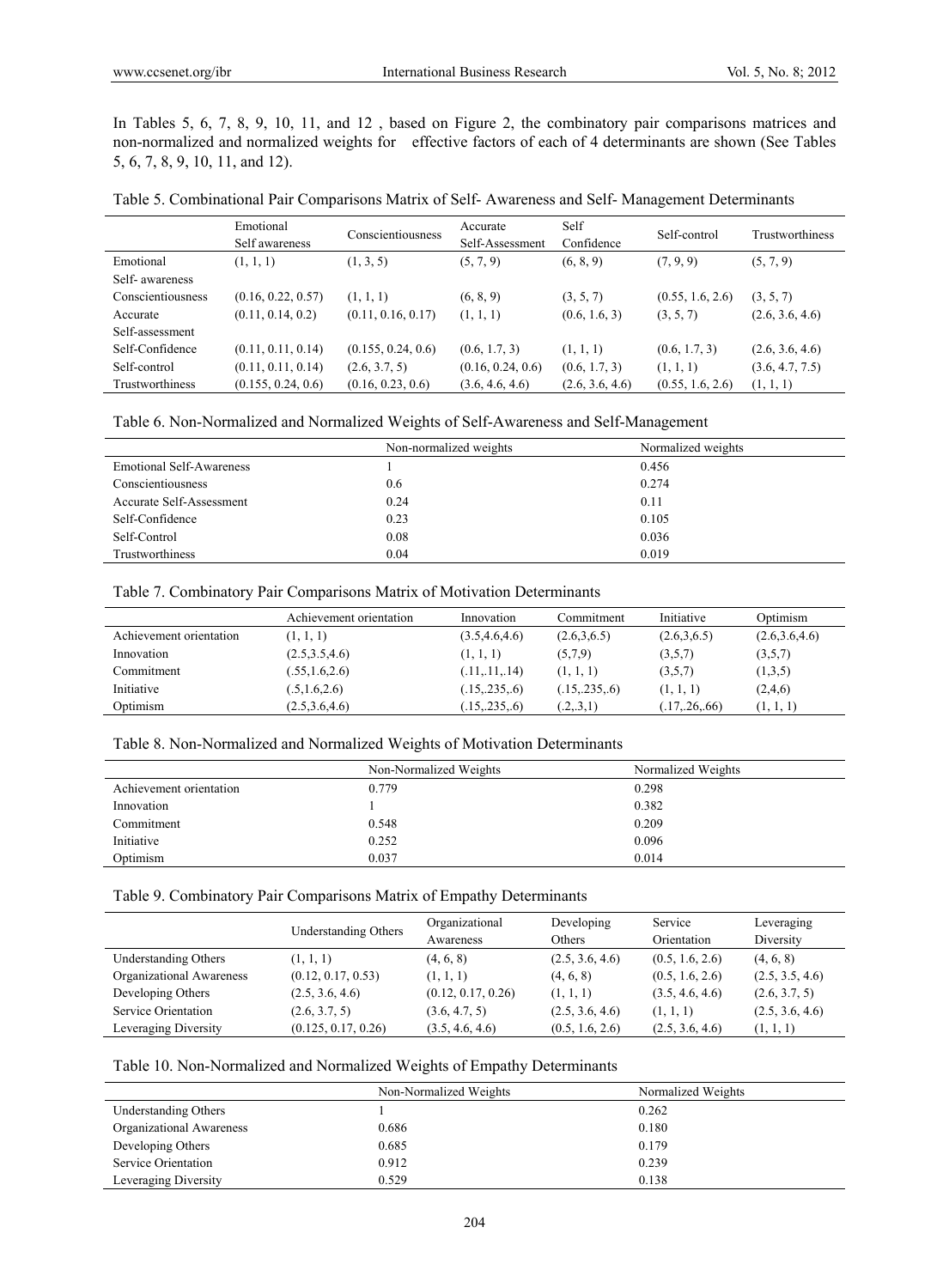|                          | Influence       | Communications    | Conflict<br>Management | Leadership       | Change Catalyst | Building<br><b>Bonds</b> | Teamwork &<br>Collaboration |
|--------------------------|-----------------|-------------------|------------------------|------------------|-----------------|--------------------------|-----------------------------|
| Influence                | (1, 1, 1)       | (0.55, 1.6, 2.6)  | (2.5, 3.5, 4.6)        | (2.5, 3.5, 4.6)  | (3.5, 4.5, 4.6) | (.55, 1.6, 2.6)          | (.55, 1.6, 2.6)             |
| Communications           | (3.6, 4.66, 5)  | (1, 1, 1)         | (5, 7, 8)              | (3, 5, 7)        | (3, 5, 7)       | (4, 6, 7)                | (.15, .235, .6)             |
| Conflict Management      | (3.55, 4.7, 5)  | (.125, .16, .235) | (1, 1, 1)              | (4, 6, 7)        | (3, 5, 7)       | (6, 8, 9)                | (.15,.22,.57)               |
| Leadership               | (3.5, 4.6, 4.6) | (.15, .235, .55)  | (4.6, 4.7, 4)          | (1, 1, 1)        | (6, 8, 9)       | (6, 8, 9)                | (0.57, 1.6, 2.7)            |
| Change Catalyst          | (2.5, 3.5, 4.6) | (.15, .235, .55)  | (.15, .235, .6)        | (.11, .125, .17) | (1, 1, 1)       | (3, 5, 7)                | (2.6, 3.6, 4.7)             |
| <b>Building Bonds</b>    | (3.6, 4.7, 5)   | (.155, .22, .57)  | (.11, .3, .17)         | (.11, .125, .17) | (.15, .235, .6) | (1, 1, 1)                | (3.6, 4.7, 5)               |
| Teamwork & Collaboration | (3.6, 4.7, 5)   | (3, 5, 7)         | (1.6, 2.7, 4)          | (1.6, 2.7, 4)    | (1.5, 2.6, 3.6) | (.55, 1.6, 2.6)          | (1, 1, 1)                   |

| Table 11. Combinatory Pair Comparisons Matrix of Social Skills Determinants |  |  |  |
|-----------------------------------------------------------------------------|--|--|--|
|-----------------------------------------------------------------------------|--|--|--|

|  | Table 12. Non-Normalized and Normalized Weights of Social Skills Determinants |  |  |
|--|-------------------------------------------------------------------------------|--|--|
|  |                                                                               |  |  |

|                          | Non-Normalized Weights | Normalized Weights |
|--------------------------|------------------------|--------------------|
| Influence                | 0.572                  | 0.124              |
| Communications           |                        | 0.217              |
| Conflict Management      | 0.869                  | 0.189              |
| Leadership               | 0.974                  | 0.212              |
| Change Catalyst          | 0.372                  | 0.081              |
| <b>Building Bonds</b>    | 0.0085                 | 0.0018             |
| Teamwork & Collaboration | 0.804                  | 0.175              |

Results obtained from table 6 suggest that emotional "self-awareness" with 0.456 weights is the most important factor among "self-awareness and self-management" determinants, and "conscientiousness" with 0.274, "accurate self-assessment" with 0.11, "self-confidence" with 0.105, "self-control" with 0.036, and "trustworthiness" with 0.019 weights are respectively placed in next ranks. Table 7 shows Combinatory pair comparisons matrix of motivation determinants indices. The obtained results in table 8 indicate that "innovation" with 0.328 weight is the most important factor in motivation determinants. "Achievement orientation" with 0.298, "commitment" with (0.209), "Initiative" with 0.096 and "optimism" with 0.014 are respectively placed in next ranks. The obtained results in table 12 indicate that "communications" with the weight (0.217) is the most important factor among social skills determinants. "Leadership" with 0.212, "conflict management" with (0.189), "teamwork& collaboration" with (0.175), "influence" with (0.124), "change catalyst" with (0.081), and "building bonds" with (0.0018) is respectively ranked next. Table 13 shows final ranking of emotional intelligence determinants in tourism relationship management (See Table13).

| Rank | Factor                      | Weight | Rank | Factor                     | Weight |
|------|-----------------------------|--------|------|----------------------------|--------|
| 1    | Self-Awareness<br>Emotional | 0.135  | 13   | Leveraging Diversity       | 0.032  |
| 2    | Innovation                  | 0.119  | 14   | Self-Confidence            | 0.031  |
| 3    | Achievement Orientation     | 0.0936 | 15   | Initiative                 | 0.03   |
| 4    | Conscientiousness           | 0.081  | 16   | <b>Conflict Management</b> | 0.029  |
| 5    | Commitment                  | 0.065  | 17   | Teamwork & Collaboration   | 0.027  |
| 6    | <b>Understanding Others</b> | 0.061  | 18   | Influence                  | 0.019  |
| 7    | Service Orientation         | 0.055  | 19   | Change Catalyst            | 0.0123 |
| 8    | Organizational Awareness    | 0.042  | 20   | Self-Control               | 0.011  |
| 9    | Developing Others           | 0.041  | 21   | Trustworthiness            | 0.006  |
| 10   | Communications              | 0.034  | 22   | Optimism                   | 0.004  |
| 11   | Leadership                  | 0.033  | 23   | <b>Building Bonds</b>      | 0.0003 |
| 12   | Accurate Self - Assessment  | 0.032  |      |                            |        |

Table 13. Final Ranking of Emotional Intelligence Determinants in Tourism Relationship Management

## **4. Conclusion**

Emotional intelligence has always been one of the most important applied and investigable factors in human-like behaviors particularly in tourist relationship management team and study on non-cognitive aspects of intelligence and effort for comprehension and discernment of human behaviors can be considered as one of the most important factors for tourist relationship management team. Tourists due to cultural differences of nations always require a kind of peace in mind in order to properly enjoy tourism services. Increase and promotion of emotional intelligence level in tourist relationship management team will lead to comprehension and understanding of one's sentiments and emotions as well as that of others and showing and emerging ethical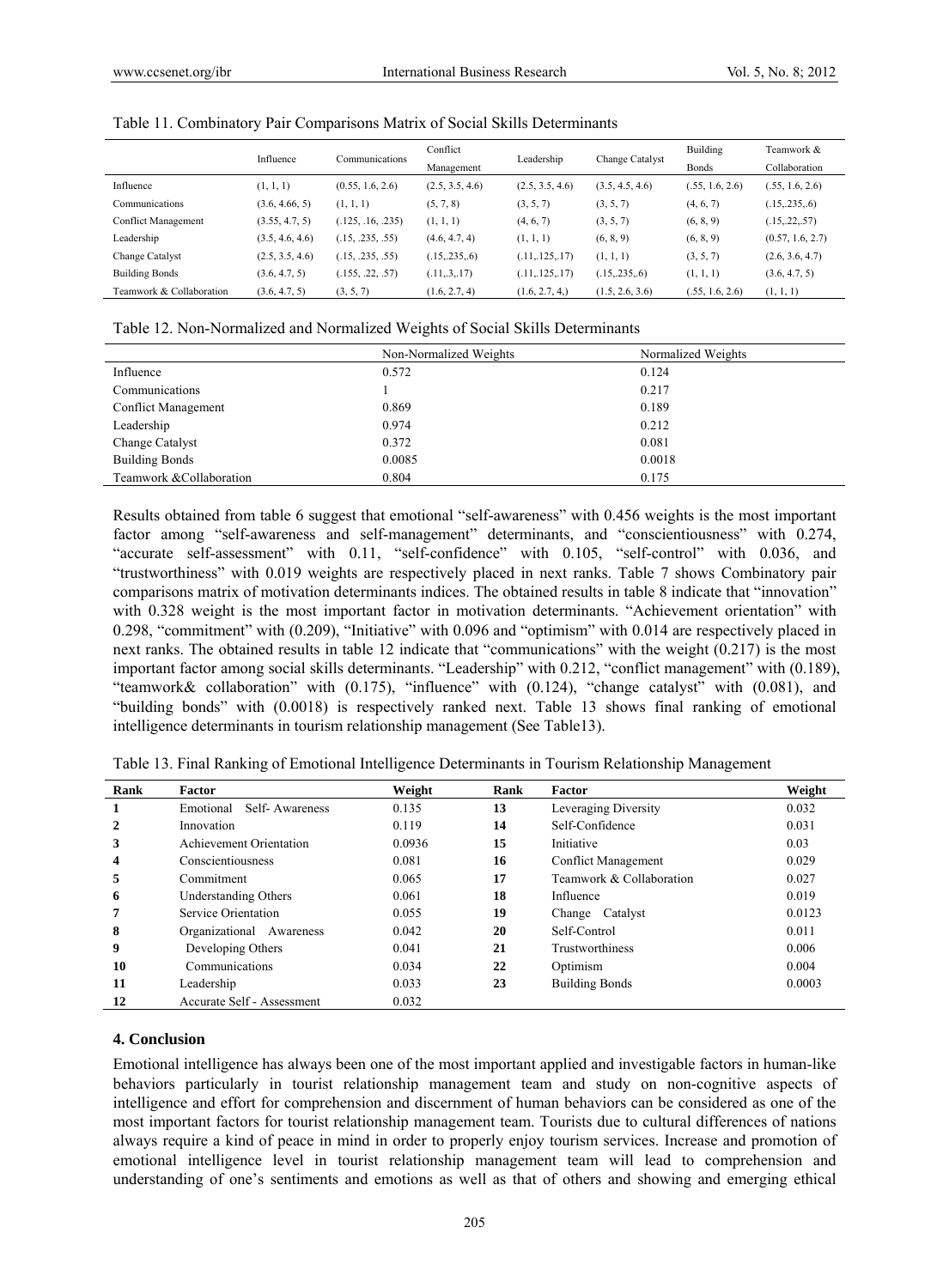behaviors accompanying with social conscience. As a result, we will be able to correctly identify our feelings and behaviors and those of others and to use them for improvement and enhancement of service quality and tourists' satisfaction level. Table 13 presents the most important applied elements of emotional intelligence in tourist relationship management team as Fuzzy ranking which can be a comprehensive model for extension in other tourism behavioral contexts. In line with this research, it is recommended for future research, the other multi-criterion models such as DEMATEL, Network Process Analysis to be employed and by preparing a comprehensive model, impact of each of the introduced components to be measured.

#### **References**

Anon, J. (2002). Unravelling eCRM. *CRM Market Watch, 28*, 12-13.

- Averill, J. R. (2007). Together again: Emotion and intelligence reconciled. In M. G. Mattews, R. Zeidner, & R. D. Roberts (Eds.), *Emotional intelligence: Knowns and unknowns* (pp. 49-71). New York, Oxford University.
- Baghaee, M., & Norouzi, O. (2005). Rural Tourism, Income Source for Villagers. *Dehyari Magazine* (16).
- Bar-on, R. (2006). The BarOn model of emotional social intelligence (ESI). *Psicothema, 18*, 13-25.
- Boyatzis, E. R., Goleman, D., & Rhee, K. (1999). Clustering Competence in Emotional Intelligent Insights from Emotional Competencie inventory. *Department of organizational Behavior weathethead school of mangamenet case western reserve university cleve land OH 441067235.*
- Boyatzis, E., …, Stubbs, C. E., & Taylor, N. S. (2002). Learning Cognitive and Emotional Intelligence Competencies. *Through Graduate Management Education, Academy of Management Learning and Education, 1*(2), 150-162. http://dx.doi.org/10.5465/AMLE.2002.8509345
- Cadman, C., & Brewer, J. (2001). Emotional intelligence: A vital prerequisite for recruiting in nursing. *Journal of Nursing Management, 9*, 321-324. http://dx.doi.org/10.1046/j.0966-0429.2001.00261.x
- Chalmeta, R. (2006). Methodology for customer relationship management. *Journal of Systems and Software, 79*, 1015-1024. http://dx.doi.org/10.1016/j.jss.2005.10.018
- Chen, I. J., & Popvich, K. (2003). Understanding customer relationship management (CRM): People, process and technology. *Business Process Management Journal, 9*(5), 672. http://dx.doi.org/10.1108/14637150310496758
- CSSP. (2007). *Customer satisfaction: Improving quality and access to servicesand supports in vulnerable neighborhoods.* Center for the Study of Social Policy.
- Dehghan, A. (2008). Tourism Experience in Real and Virtual Sphere. *Cultural Research Quarterly, 1*(4).
- Donohue, R., & Stevensen, L. (2006). The relationship between emitionalintelligence and individual advancement and the mediating roleof transformational leadership. *Monash Business review*, 2-13.
- Ebrahimzadeh, I., & Aghassizadeh, A. (2009). Analysis of Determinants in Tourism Development in Chabahar Coastal Area; SWOT using Strategic Model. *Urban and Regional Studies and Researches, 1*(1).
- Elias, M., Tobias, S., & Friedlander, B. (1999). *Emotionally intelligent parenting.* New York: Harmony Books.
- Fazelnia, G., & Hedayeti, S. (2010). Suitable Strategies for Zarivar Lake Tourism Development. *Geography and Development* (19).
- Fecikova, I. (2004). An index method for measurement of customer satisfaction. *TQM Magazine, 16*(1), 57-66. http://dx.doi.org/10.1108/09544780410511498
- Goleman, D. (1998). *Working with emotional intelligence.* New York: Bantam.
- Goleman, D. (2006). *Working With Emotional Intelligence. Bantam trade paperback reissue edition*. New York: Bantam Dell, ISBN10:0-553-37858-9.
- Gui, H. (2008). *Tourism in Comprehensive Outlook.* (A. Parsaieyan, Trans.). Tehran: Bureau of Cultural Researches.
- Kalantari, A., & Farhadi, M. (2008). Youth and Tourism Consumption. *Cultural Research Journal, 1*(2).
- Kellen, V. (2002). CRM Measurement Frameworks. *White Paper*.
- Knox, S., Maklan, S., Payne, A., Peppard, J., & Ryals, L. (2003). *Customer Relationship Management: Perspectives from the Marketplace*. Oxford: Butterworth Heinemann*.*